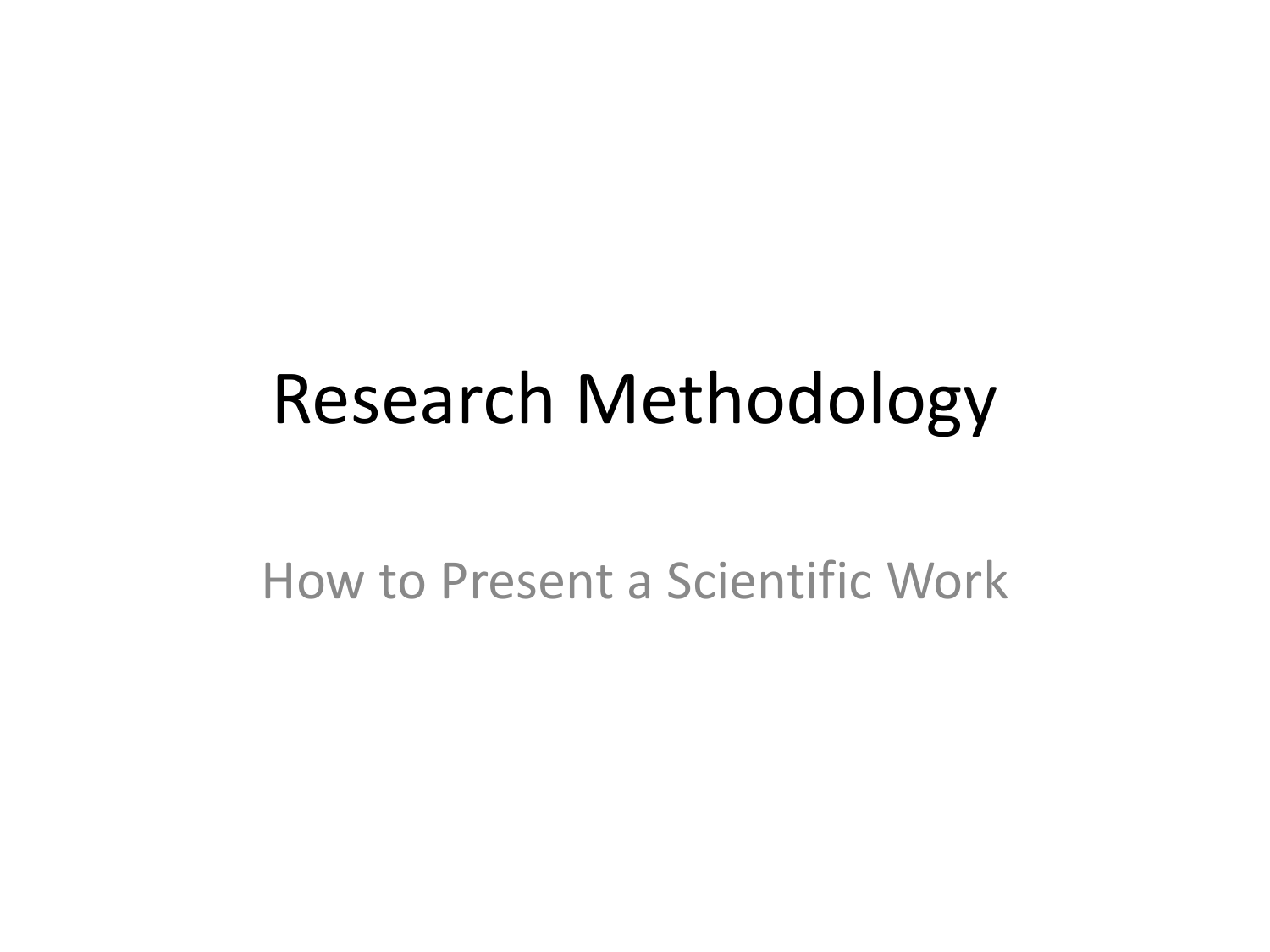# Overview

- Presentation
- Presentation content
- Timing
- Question and Answer
- Some notes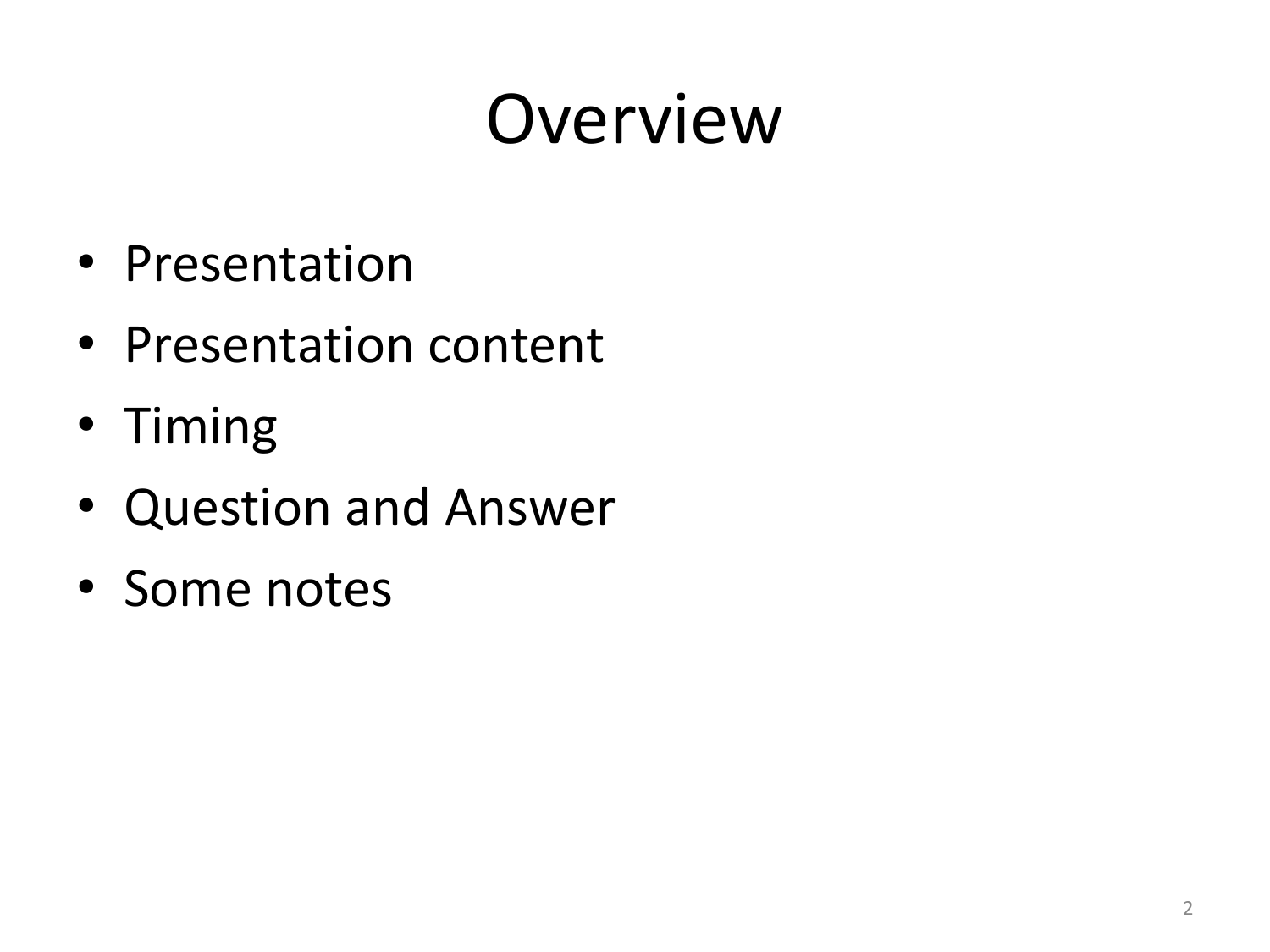#### Presentation

- Tell them what you are going to tell them
- Tell them
- Then tell them what you told them

– Ian Parberry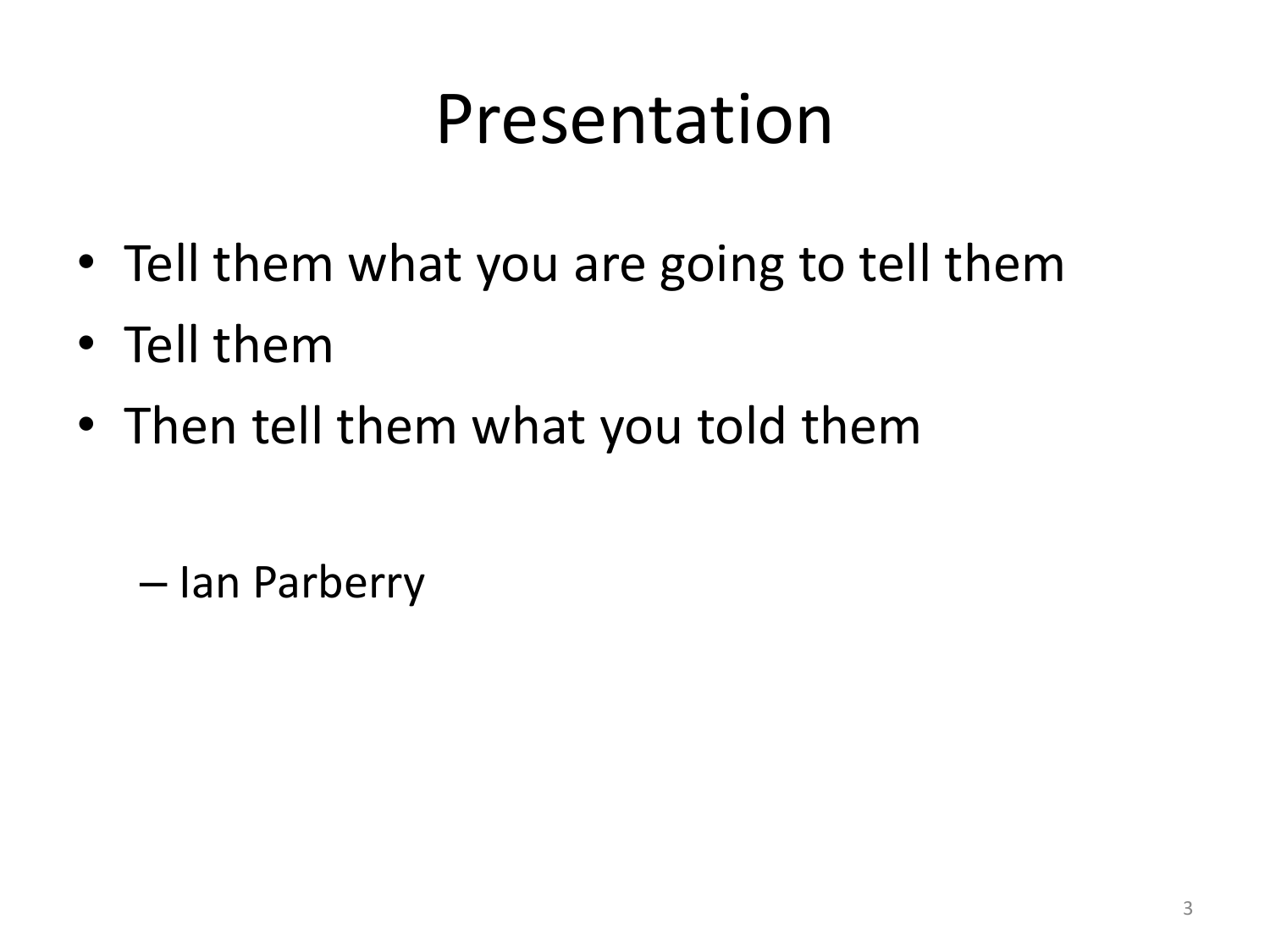#### Presentation

- Start from the listeners!
- Figure out what they want to know
- Select the important parts of your work
- Be prepared to skip parts of it
- You may present it in another way or order compared to the paper/thesis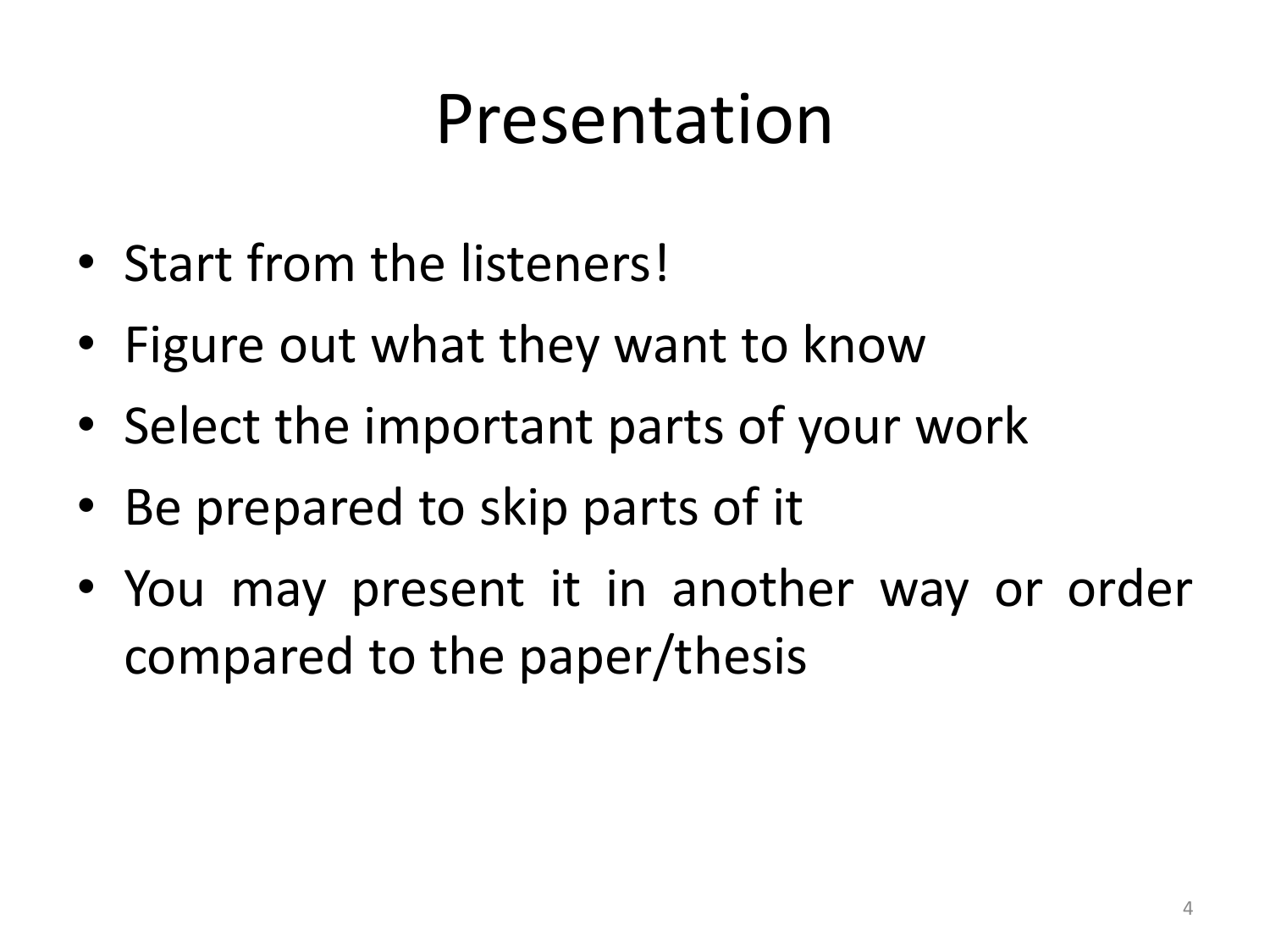#### Presentation Content

- Presentation
- Contents
- Background and introduction
- Related work
- The main part
- Summary
- Thank you. Any questions?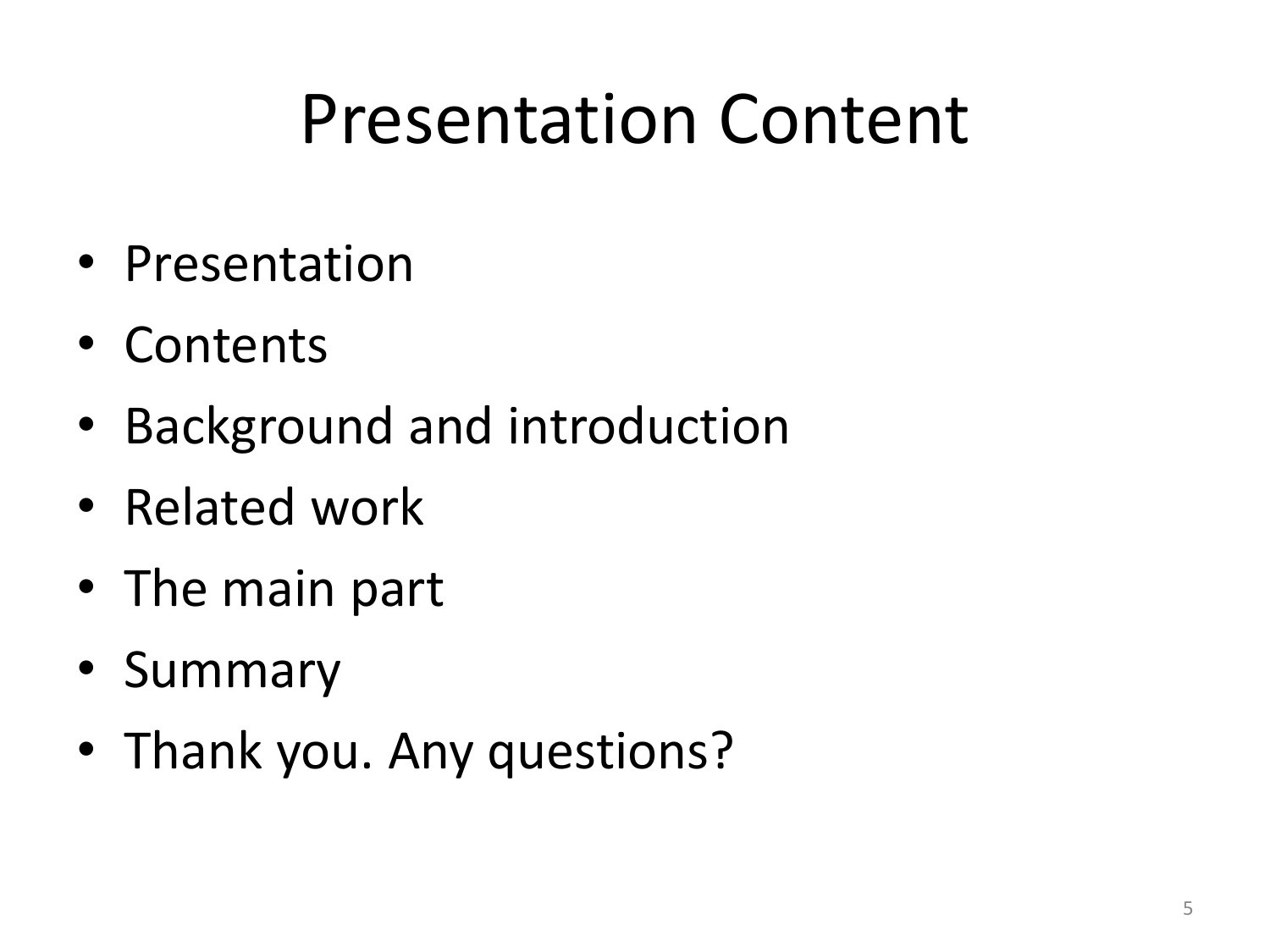# An Example

- Put on a slide with title and name(s)
- Make yourself ready (slides, microphone, clock)
- Have the opening sentence well memorized
- Present yourself
- Present the message
- Define the problem
- Show an example demonstrating the problem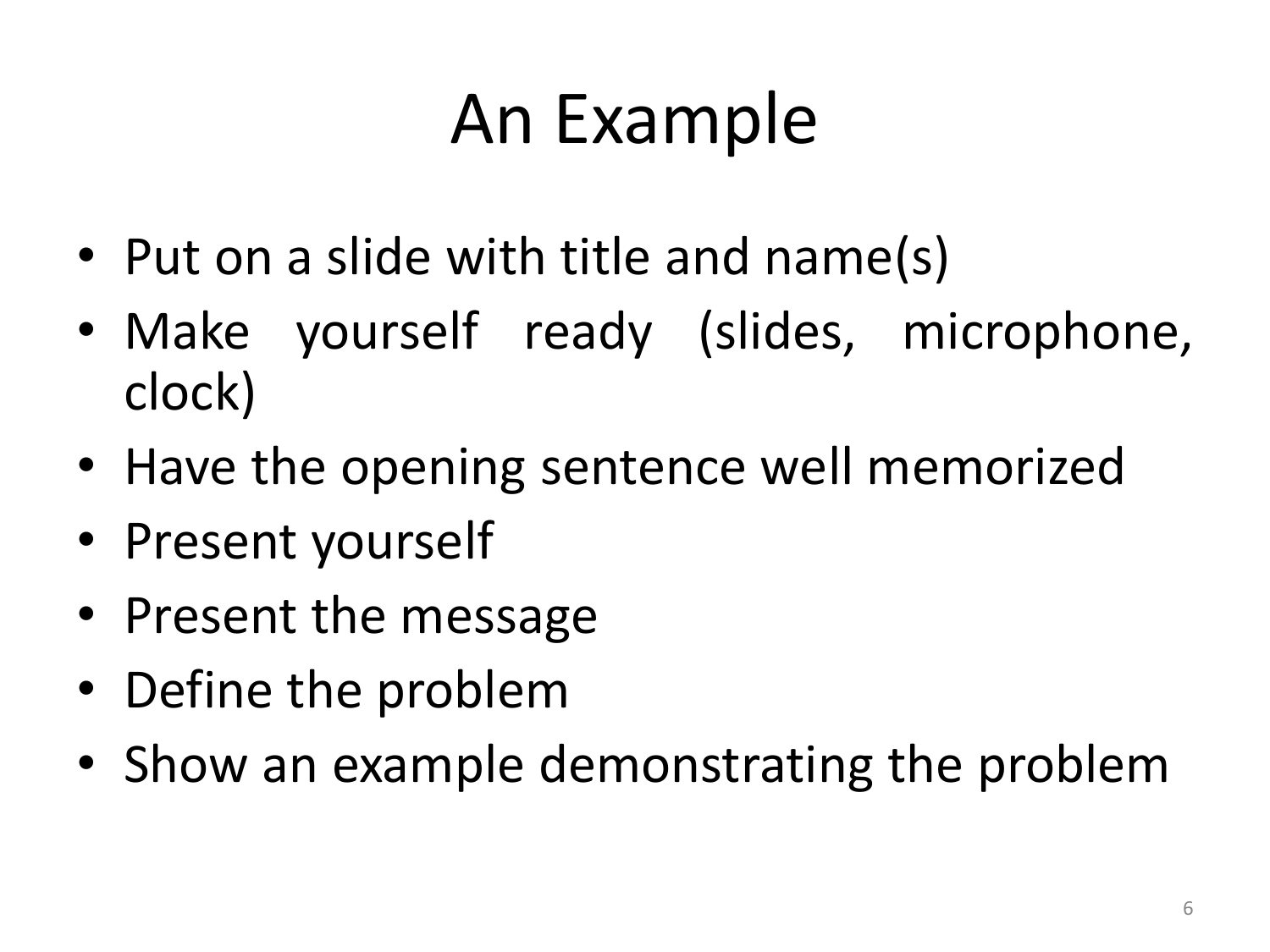# An Example

- Prior work on the subject
- Summarize your contribution
- Present your results
- Technical slides with your method
- Conclusions
- Open problems
- "Thank you. Any questions?"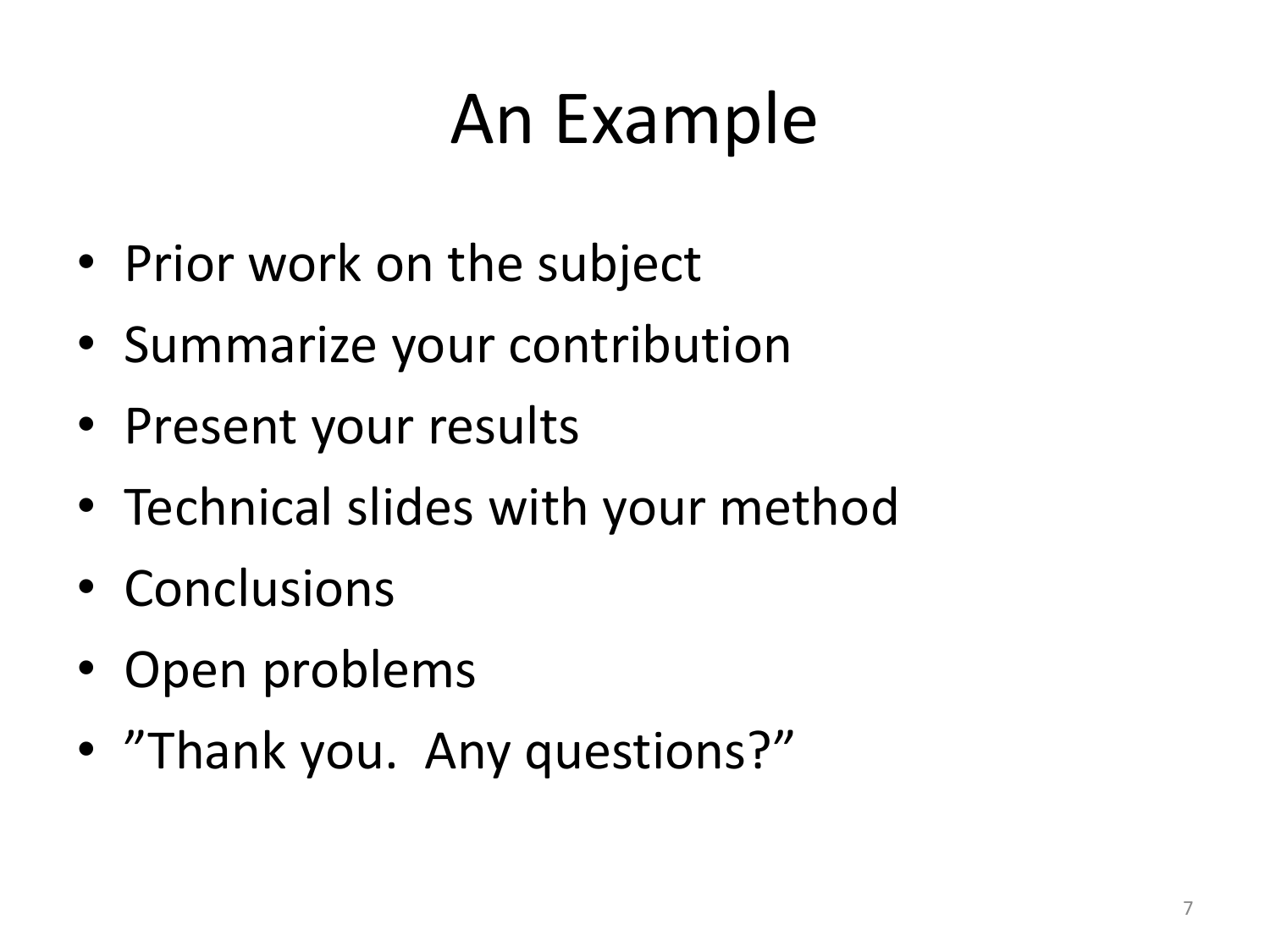# Timing

- Give practice talks to time your presentation
- Never ever run over!
- Put a "check time" paper in your stack of slides
- Plan to leave some slides out
- The chairman will usually warn you when time is up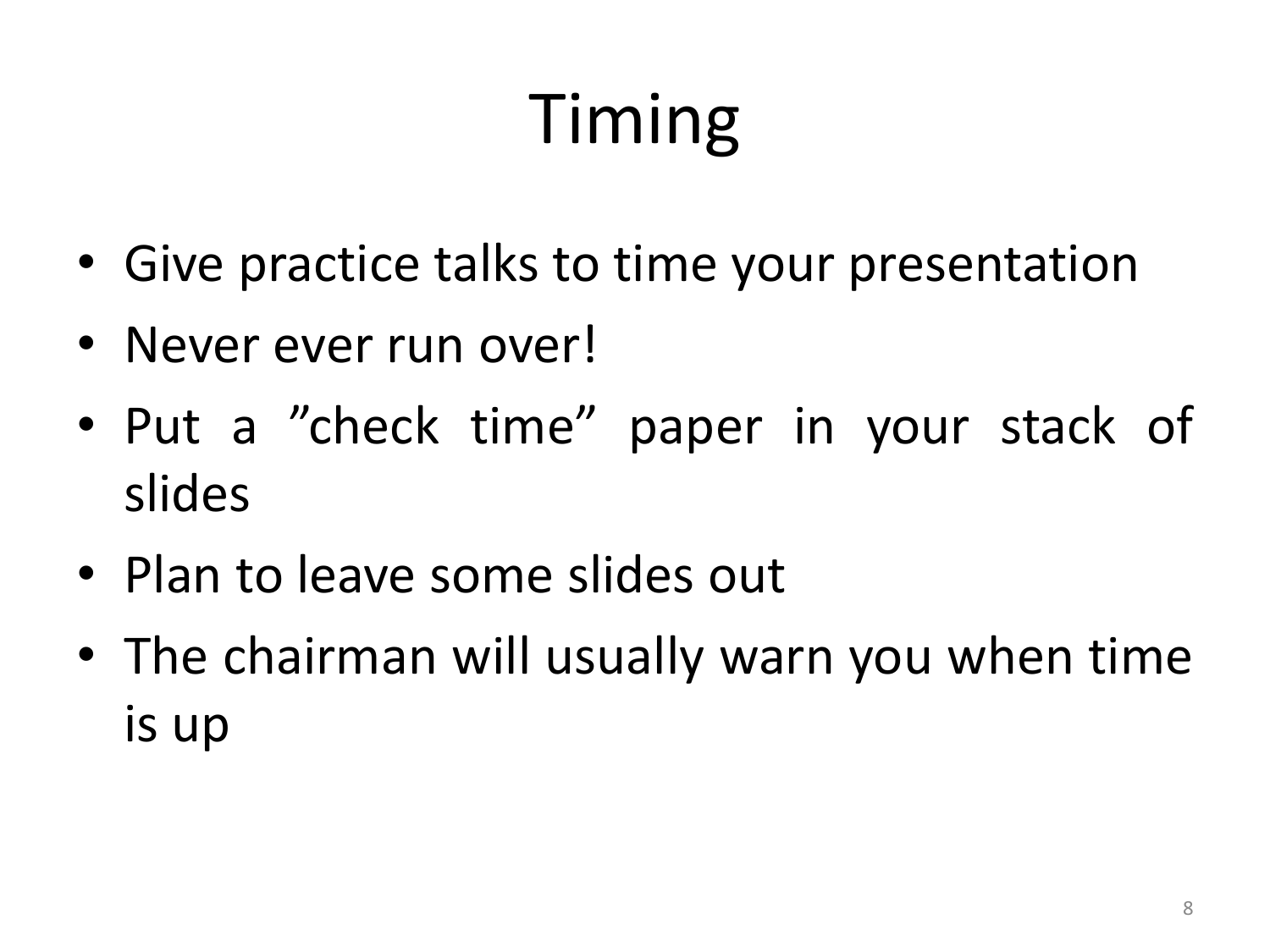## Question and Answer

- Three types of questions
- The self-admirer
	- "Have you read Dr. Putz' paper?"
	- Compliment the guy, then move on.
- The attacker
	- "Your work is boring/irrelevant/wrong/old!"
	- Be polite and ask to continue afterwards.
- Genuine interest
	- Don't be afraid to say "I don't know" when you don't!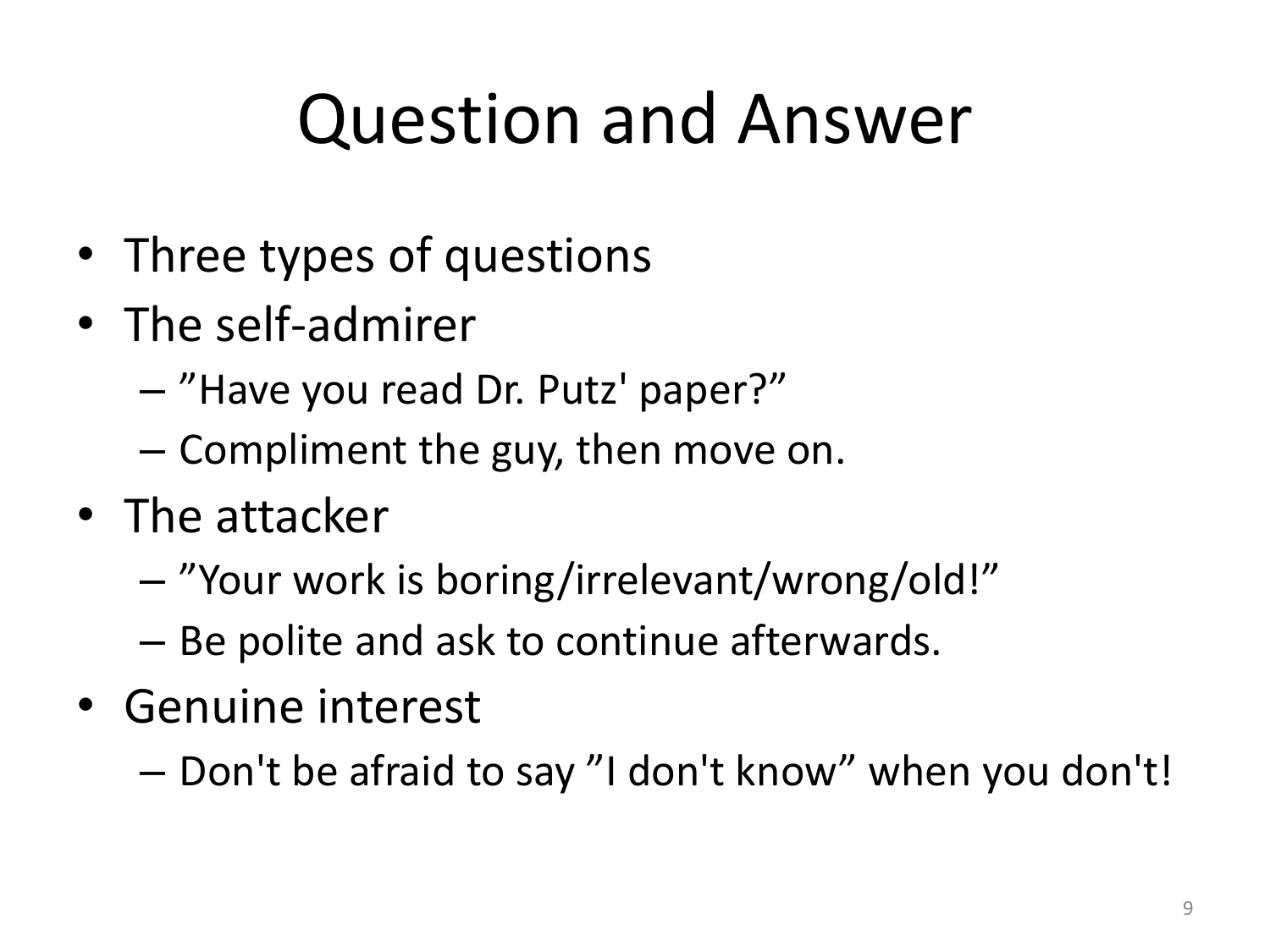- Have a supporting material
- Speak clearly
- Turn to the audience
- Have extra material available
- Master the technology
- Prepare answers to questions
- Practice before (alone and with audience)!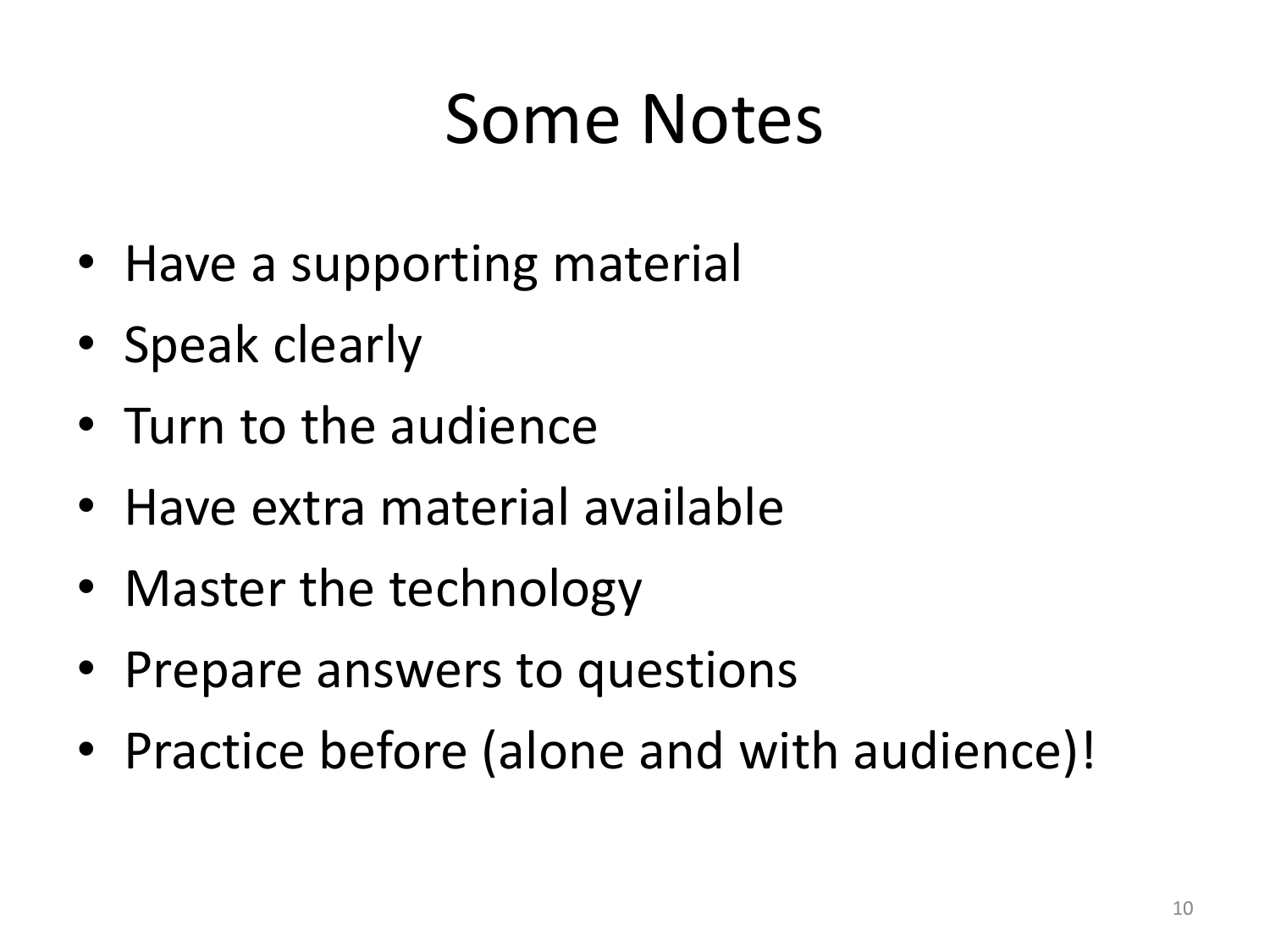- Not too many slides per minute
- Not too much text and graphics on each page
- Large and easily readable text
- Avoid mixed fonts
- Use short sentences or keywords
- Insert page numbers
- The text color has contrast to the background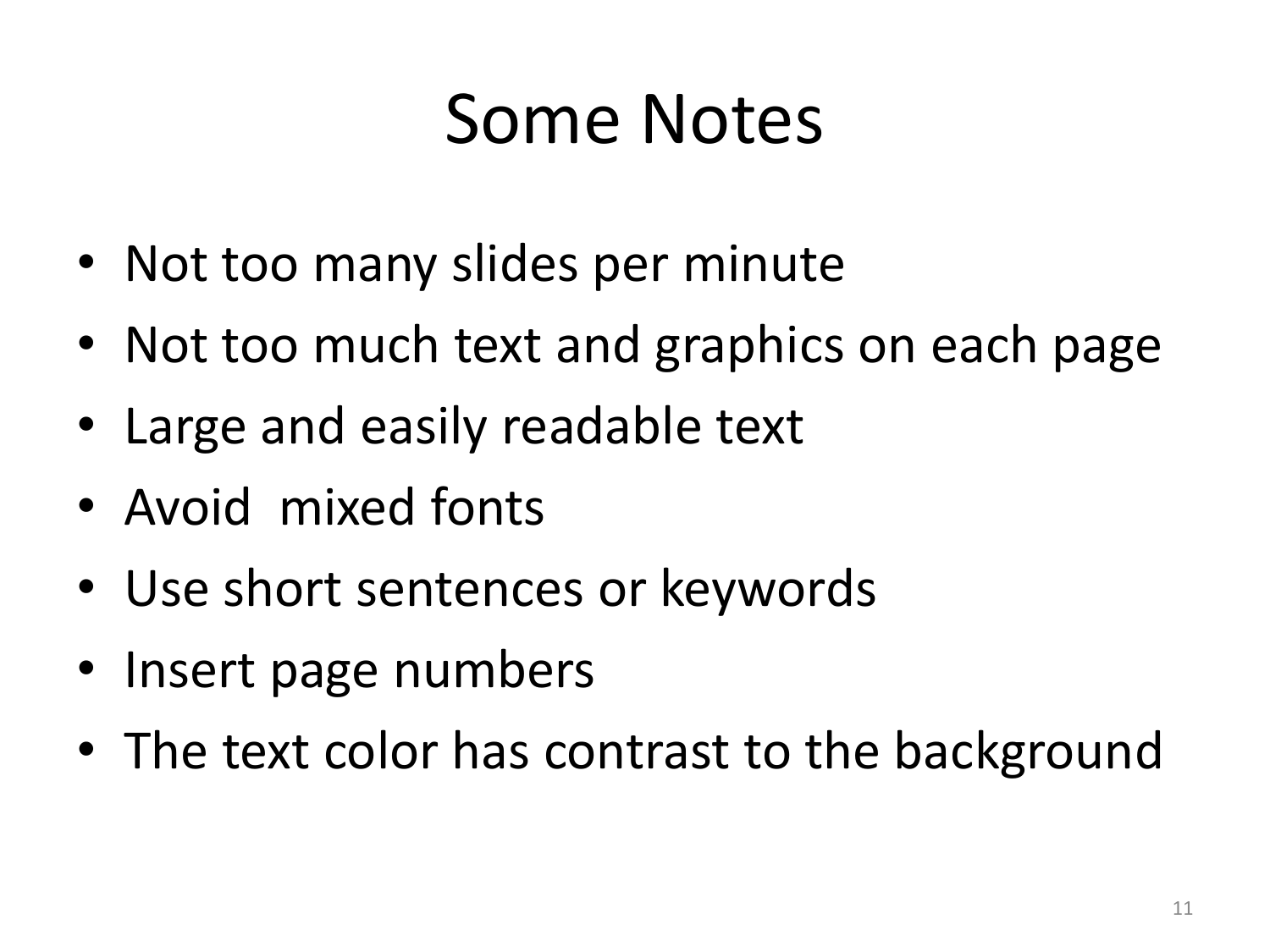- Use power point animation properly
- Use high quality graph/figure/table/picture
- Special note to the beginning slides
- Proper use of movies/pictures/clip arts/macromedia flash/snipping tool
- Be cute!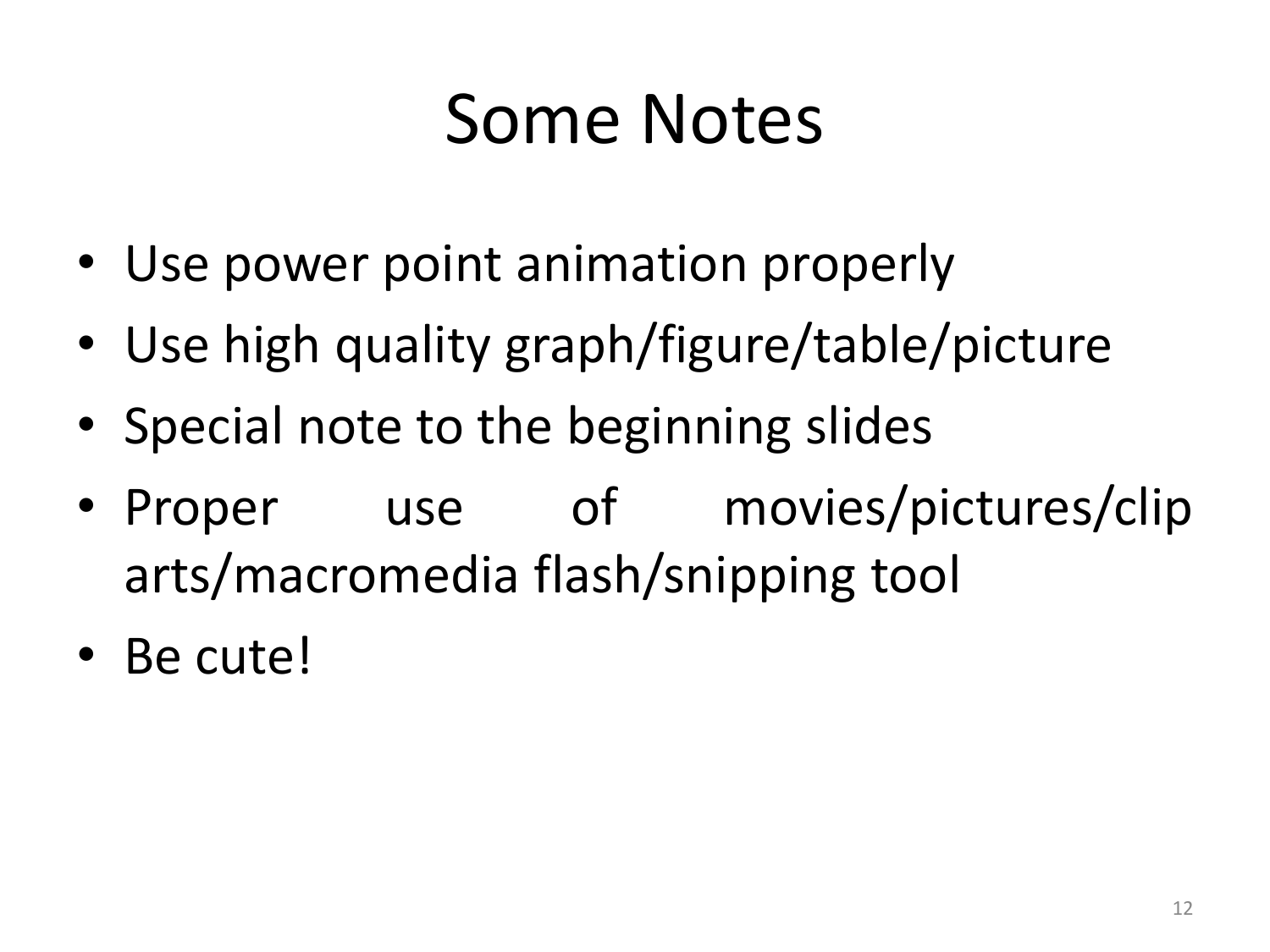- Don't impress with hairy theory
	- Avoid a lot of technical details
	- Use a motivating running example instead
- Don't present more material than you have to
- Don't hide the problems with your method
- Don't just copy the text from your thesis/paper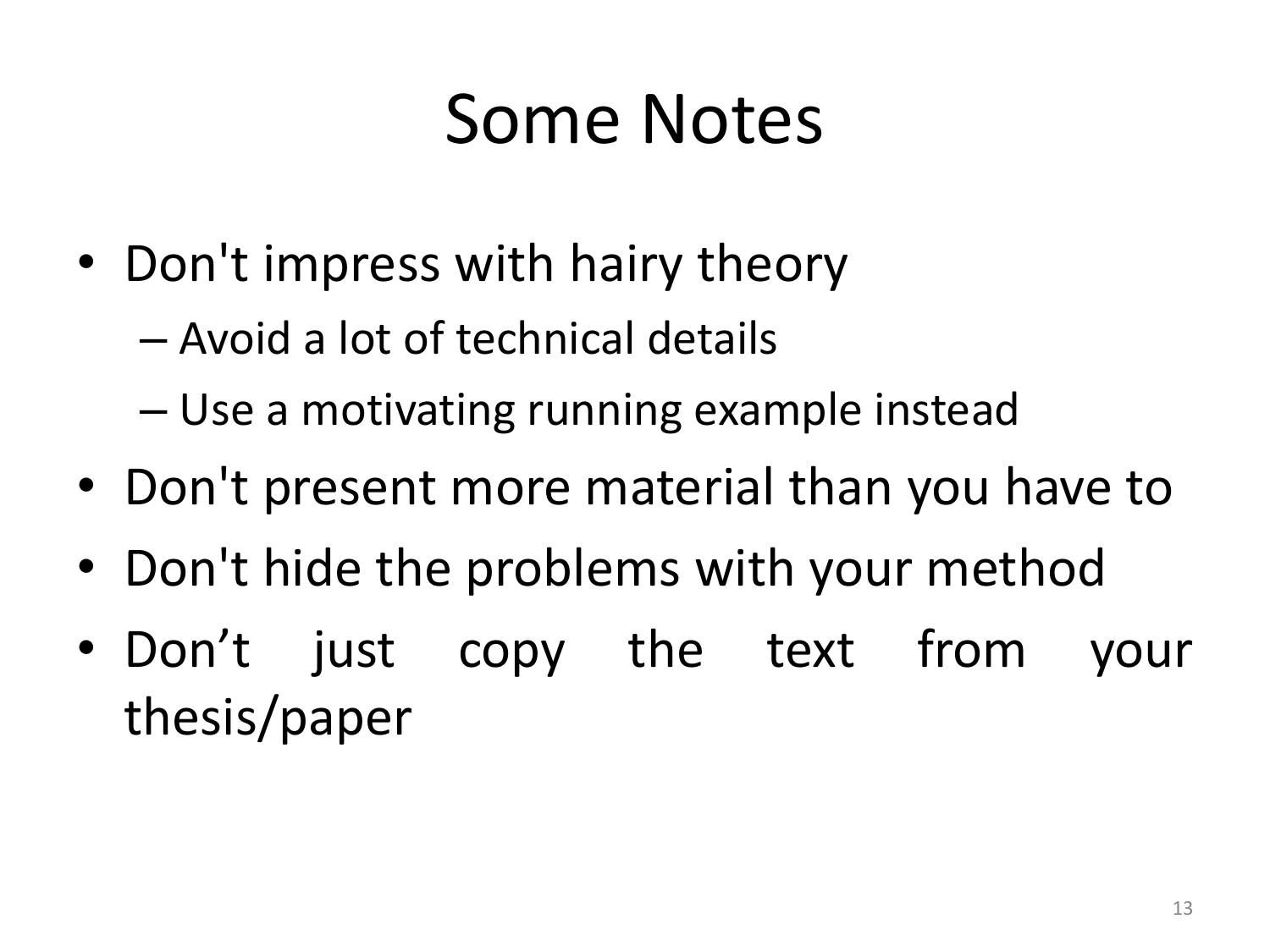- Some nervousness is OK
- You are sharp
- Positive outlook
- Audience cognition
- Question inference
- Prepare to different audience control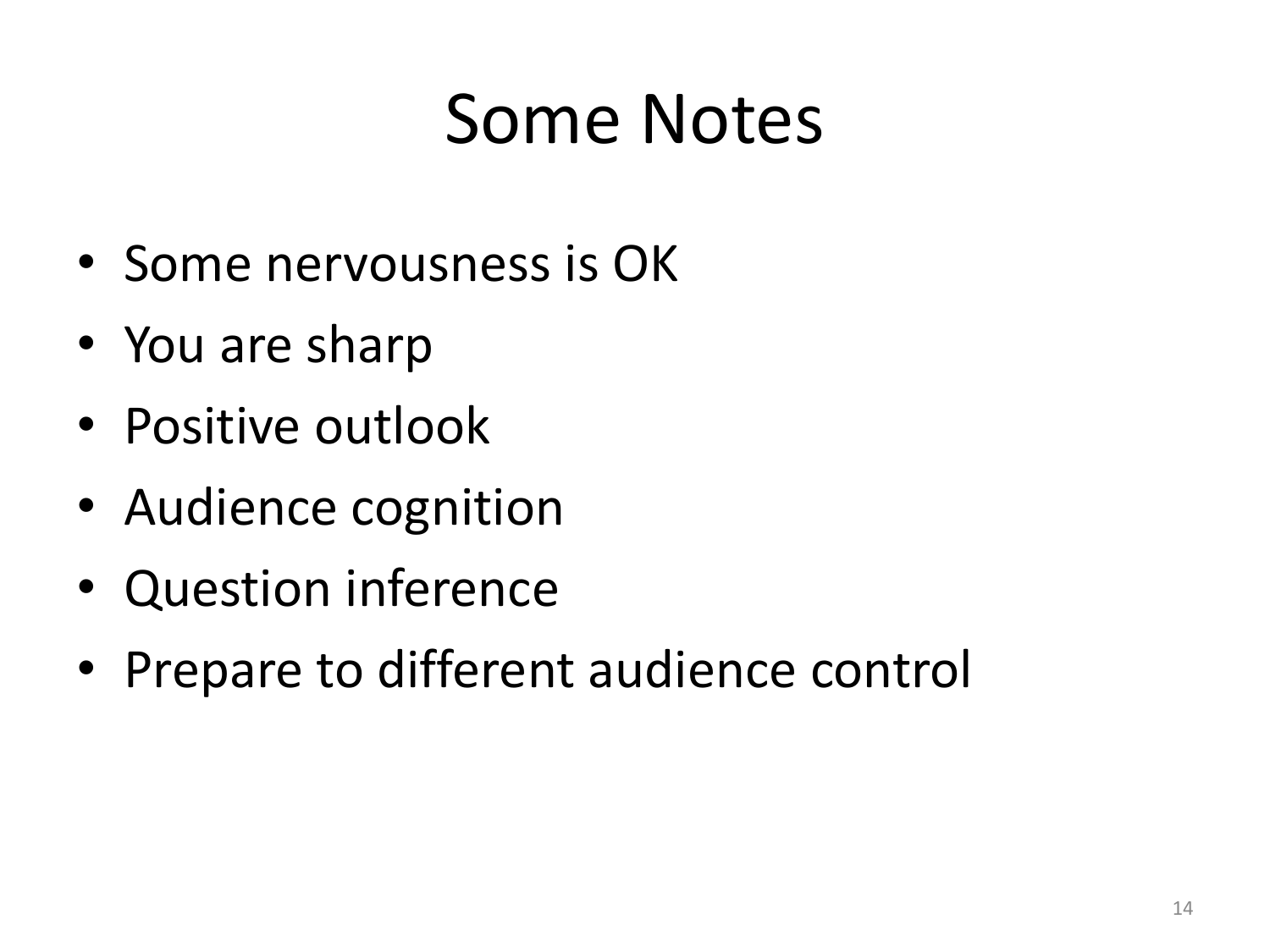- Be well prepared, Training gives skill
- Have timing procedure
- Be in time
- Check tools and facilities
- Have multiple copies of the presentation file on different media
- Have a hard copy of the presentation file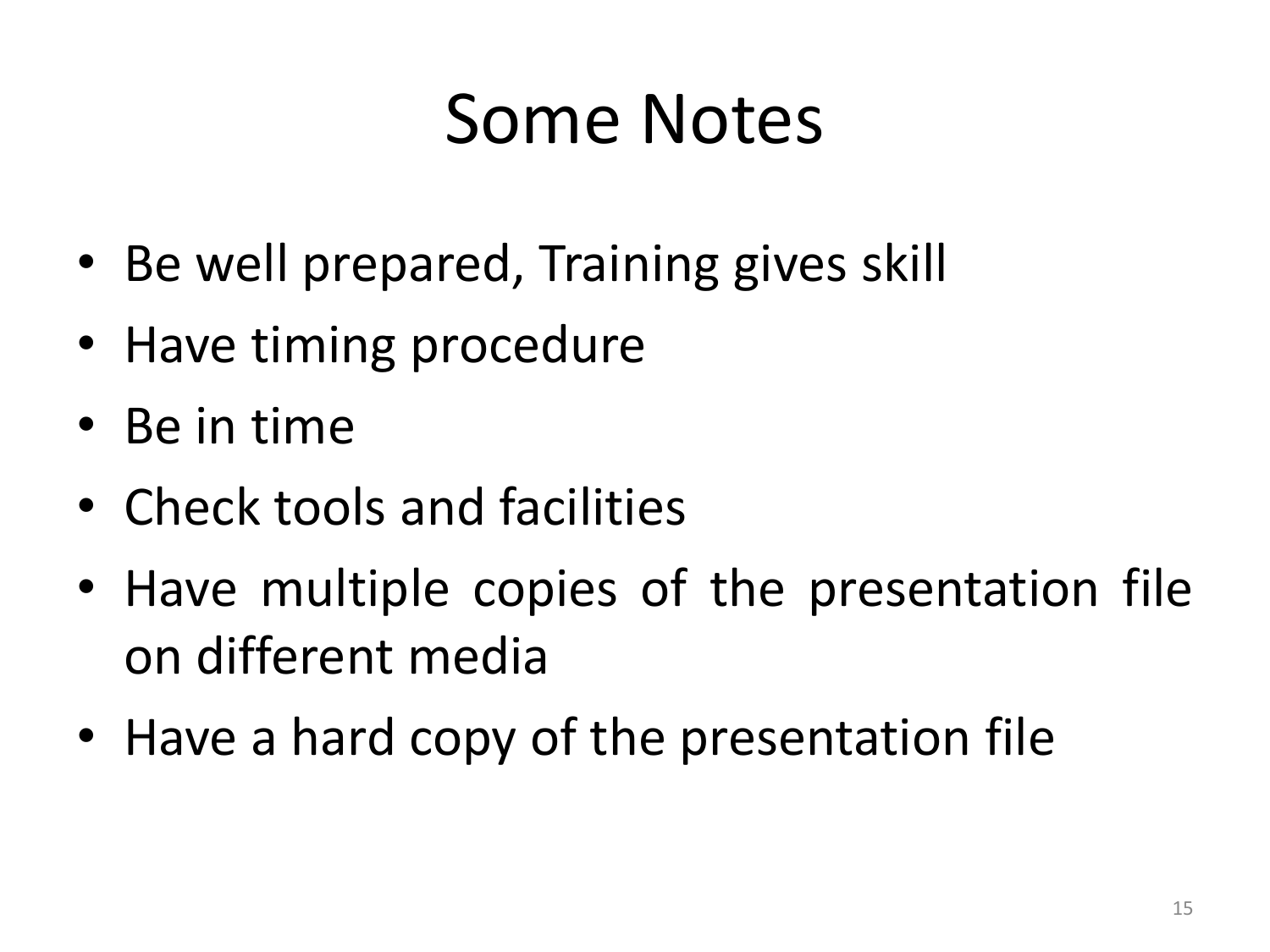- Proper wearing
- Look the audiences/look all around
- Don't just read your notes
- Well speaking
- Be cheerful